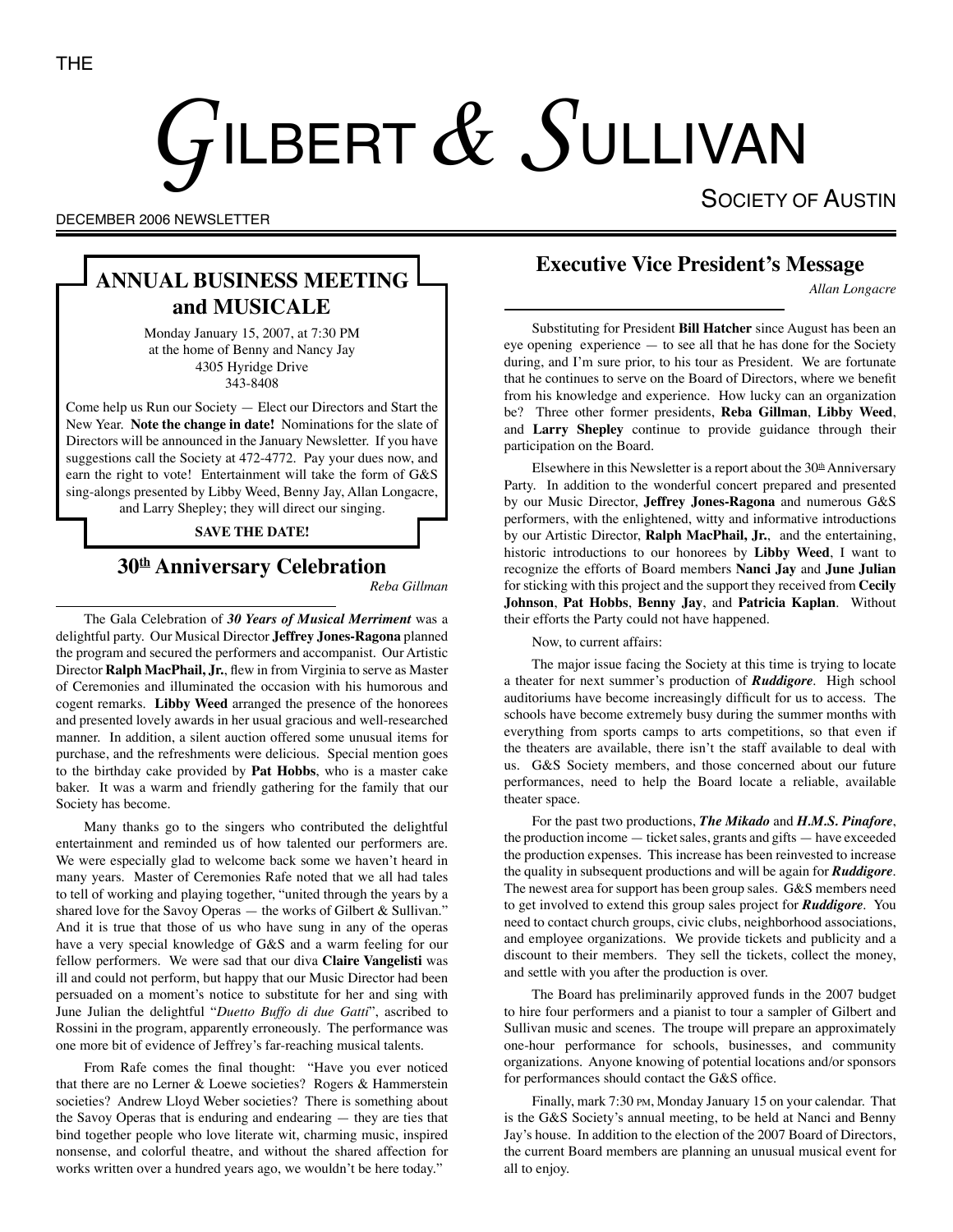The Gilbert & Sullivan Society of Austin Celebrating

*30 Years of Musical* 

Presented at the Austin Woman's Club Chateau Bellevue 708 San Antonio Street Sunday, November 5, 2006, 3pm

*Merriment*

*With*

*Producer & Music Director* **Dr. Jeffrey Jones-Ragona**

*Master of Ceremonies* **Prof. Ralph MacPhail, Jr.**

*Starring*

**Stacey Amorous • Trey Deason Frank Delvy • Arthur DiBianca David Fontenot • Todd Galbraith Russell Gregory • Dan Girardot Michelle Girardot • Holton Johnson Sam Johnson • Janette Jones Jeffrey Jones-Ragona • June Julian Claire Vangelisti • Katherine Wiggins**

#### *Accompanist* **Karl Logue**

**\* \* \* \* \***

We wish to thank the  $30<sup>th</sup>$  Anniversary Gala Committee:

> **Nanci Jay,** *Chair* **Cecily Johnson • June Julian Allan Longacre • Libby Weed**

> > Additional thanks to:

**Chris Buggé, • Jim & Sue Ricket Caldwell Pat Hobbs • Benny & Nanci Jay Patricia Kaplan • Nancy McQueen Donors for the Silent Auction**





## *PROGRAM*

*Welcome* **Bill Hatcher, President** *Introducton* **Ralph MacPhail, Jr.**

#### *ACT I*

| I Am So Proud----- <b>Mr. Deason, Mr. DiBianca, &amp; Mr. S. Johnson</b> ---- <i>The Mikado</i> , G&S |  |
|-------------------------------------------------------------------------------------------------------|--|
| Chacun à Son Gout-------- Ms. Wiggins ------Die Fledermaus, Strauss, Haffner, & Genée                 |  |
| The Gnu ---------------------------------- Mr. Gregory ----------------------------- Flanders & Swann |  |
| <b>Honors Presented by Libby Weed</b>                                                                 |  |
| Sue Ricket Caldwell & Rosemary Russell-Vines                                                          |  |
|                                                                                                       |  |
| The Crossword Puzzle --- <b>Ms. Amorous --- Starting Here, Starting Now</b> , Shire & Maltby          |  |
| My Name is Allison --------------------- Mr. Deason ------------------------ City Life, Phillips      |  |
| For Love Alone ----------------------------- Mr. H. Johnson --------------------The Sorcerer, G&S     |  |
| Anything You Can Do------------ Mr. & Ms. Girardot -------- Annie Get Your Gun, Berlin                |  |
| <b>Honors Presented by Libby Weed</b>                                                                 |  |

**Enid Hallock & Katharine Shields**

| The Air is Charged with Amatory Numbers--------Mr. DiBianca ------The Sorcerer, G&S                             |  |
|-----------------------------------------------------------------------------------------------------------------|--|
| Shadrach --------------------------------- Mr. Gregory ------------------------------- MacGimsey                |  |
| <i>C'est Moi</i> ----------------------------------- <b>Mr. S. Johnson</b> -------------Camelot, Lerner & Loewe |  |
| A Private Buffoon-------------------------- Mr. Delvy ------- The Yeomen of the Guard, G&S                      |  |

## *ACT II*

| Somebody's Birthday, I Suppose? Ralph MacPhail, Jr., Artistic Director                    |
|-------------------------------------------------------------------------------------------|
|                                                                                           |
| Someone to Watch Over Me ---------- Ms. Amorous ----- $Oh$ , Kay!, Gershwin & Gershwin    |
| <b>Honors Presented by Libby Weed</b>                                                     |
| <b>Robert Mellin &amp; Russell Gregory</b>                                                |
| Rising Early in the Morning----------- Mr. Fontenot ------------------The Gondoliers, G&S |

|  | Alfie ----------------------------- | -Ms. Julian--------------- Alfie, Bacharach & David                                                            |  |
|--|-------------------------------------|----------------------------------------------------------------------------------------------------------------|--|
|  |                                     | --- <i>Oliver!</i> . Bart<br>As Long as He Needs Me----------------- Ms. Jones ------------------------------- |  |

#### *Honors* **Presented by Libby Weed Frank Delvy & Janette Jones**

| Take a Pair of Sparkling Eyes--------- Mr. Girardot -------------------The Gondoliers, G&S             |
|--------------------------------------------------------------------------------------------------------|
| The Impossible Dream --------- Mr. Galbraith -------- Man of La Mancha, Leigh & Darin                  |
| I Once Was a Very Abandoned Person------ <b>Ms. Jones &amp; Mr. Delvy</b> ----- <b>Ruddigore</b> , G&S |
| Duetto Buffo di due Gatti --- <b>Ms. Julian, Mr. Jones-Ragona</b> ---------------------------Rossini   |
|                                                                                                        |

*Honors* **Presented by Libby Weed Reba Gillman & Len Gillman**

| My Eyes Are Fully Open - Ms. Jones, Mr. H. Johnson, Mr. Fontenot - Ruddigore, G&S             |
|-----------------------------------------------------------------------------------------------|
| --- Everyone! --------- The Pirates of Penzance, G&S                                          |
| Now to the Banquet We Press------------ Everyone!---------------------------The Sorcerer, G&S |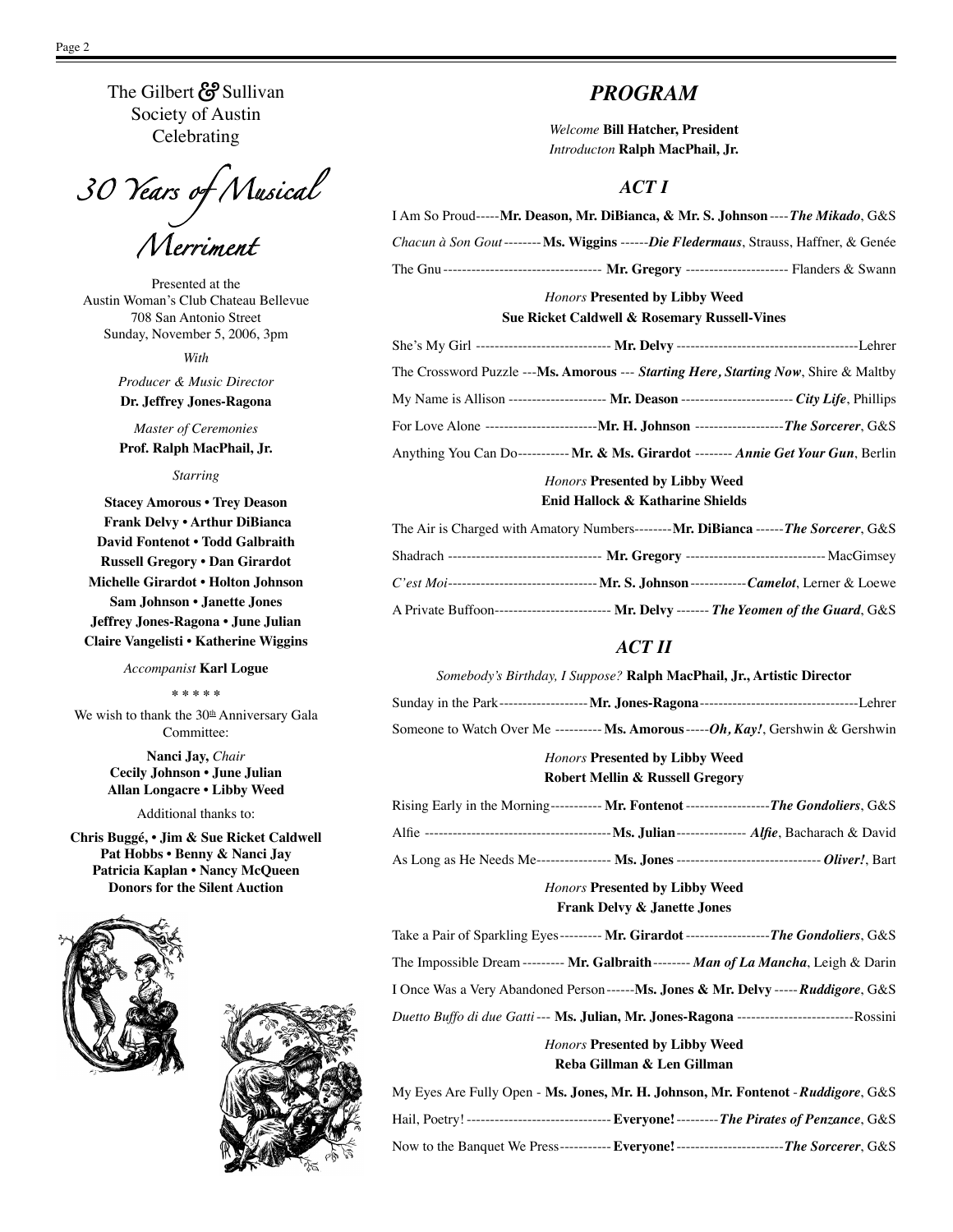#### **Honors**

*Libby Weed, Board Member*

**What makes an organization great is** *people***.** Today we will pay special recognition to ten people who have played significant roles in the first 30 years of this organization. It would be impossible to recognize all of those who have been instrumental in making the Austin G&S Society one of the paramount organizations of its kind.

• We owe great debts to **Jess Walters**, bass-baritone extraordinaire; **Pearl Amster**, legendary hostess; and we'll never forget **Lucy Shoe Meritt**, who graced every single production and musicale well into her nineties—all of whom have passed away.

• **Bob Kusnetz** was a most influential early president, now our only Lifetime Member in recognition of his many contributions.

**Linalice Carey** initiated the formation of the Society with several others, earned us early credibility with our first production of *Ruddigore* at her Creek Theatre, and gave important support in the first years.

• The **Coltman** family (**Felicity**, **Ann**, **Heather**) has been important to Austin G&S from the very beginning, serving as piano accompanists, cast members, and board members.

• **Allen Lawshae** was a phenomenal performer, beginning with his role as Dick Deadeye in the 1976 *H.M.S. Pinafore* and continuing through more than 15 principal roles over most of our thirty years.

**Bob Wall** was given the title Lord High Pianist because of his astonishing sight-reading and graceful accompaniment at many a musicale. (Bob wanted to be here today, but he could not arrange a flight from San Francisco around his teaching responsibilities.)

Numerous others have become very important to us in the second half of our history and will surely earn their own places in the Austin G&S Hall of Fame—including many of tonight's performers and our music director and artistic director, and also such performers and board members and supporters as **Larry Shepley**, **Bill Hatcher**, **Leland Smith**, **Paula Tyler**, and now **Nancy and Benny Jay**, who have picked up Pearl's mantle as hosts.

Now we will honor two of the founding members of our Society: **Rosemary Russell-Vines** and **Sue Ricket Caldwell**.

**Rosemary Russell-Vines** helped found our Society, serving on the Board of Directors for many years between 1977 and 1988, holding the positions of President, Executive Vice President, Publicity Vice President, Secretary, and Historian/

Parliamentarian over the years. She also performed in ten productions during those years, singing in many choruses and playing principal roles in *The Sorcerer* and *Iolanthe*. (Rosemary's certificate: "In for a penny, in for a pound," as the trio of lords sing in *Iolanthe*—once committed, she gives her all, whether as an organizer, a performer, a house manager, or a board member. We depended on her, and she helped us establish ourselves during our first decade.)

**Sue Ricket Caldwell** was another of our original members, a founder and organizer. Sue was the first secretary of the board, and she returned to serve on the board as Vice President for Production in 2000 and 2001. She performed in three shows in the early years, after having enjoyed performing in seven different G&S shows with the Los Angeles Savoy-Artes. Her first date with husband-to-be Jim was the first day of rehearsal for the 1976 *Pinafore*, so her relationship with him and with Austin G&S coincide completely. In recent years, Sue and Jim have shown great hospitality to our artistic director, Rafe MacPhail, providing lodging for him during his Texas stays. (Sue's certificate: Pooh-Bah, speaking as Ko-Ko's Private Secretary in *The Mikado*: "Don't stint yourself, do it well!" Sue never does anything halfway or half-heartedly; she always does it well.)

**Enid Hallock** is another of our founders, performing as Buttercup in the first *H.M.S. Pinafore,* playing principal roles in numerous others shows over the next fourteen years, and serving as Executive Vice President on the board for four years. Enid has also served as prop mistress and musicale hostess, and she has involved numerous members of her supremely talented family in various ways (although it was really her son Gary who got *her* involved in the first place, calling her as she returned to town from a trip about *Pinafore* auditions; both of them were cast). (Enid's certificate: "Pert as a schoolgirl well can be, filled to the brim with girlish glee"—though she has not played one of the three little maids in *The Mikado*, she has remained as pert as those schoolgirls throughout our history.

**Katharine Shields** was a star in our early years, beginning as a lovely Aline in *The Sorcerer* in 1977 and also playing Phyllis, Lady Ella, Casilda, Rose Maybud, and Pitti-Sing over the next several years. At holiday specials and musicales she has also sung Mabel and Josephine and several other roles. For many years, whenever a pulchritudinous and melodious leading lady was needed, Katharine Shields was there to set a high bar for soprano leads for the rest of our history. (Katharine's certificate: "A maiden fair to see, the pearl of minstrelsy, a bud of blushing beauty"—fair praise for Josephine in *H.M.S. Pinafore* and for our beautiful Katharine.)

**Russell Gregory** was surely created to play the title role in *The Mikado.* His appearance, his voice, his laugh, and his "entertaining snigger" have delighted many an audience. Russell has also amused and captured audiences over the years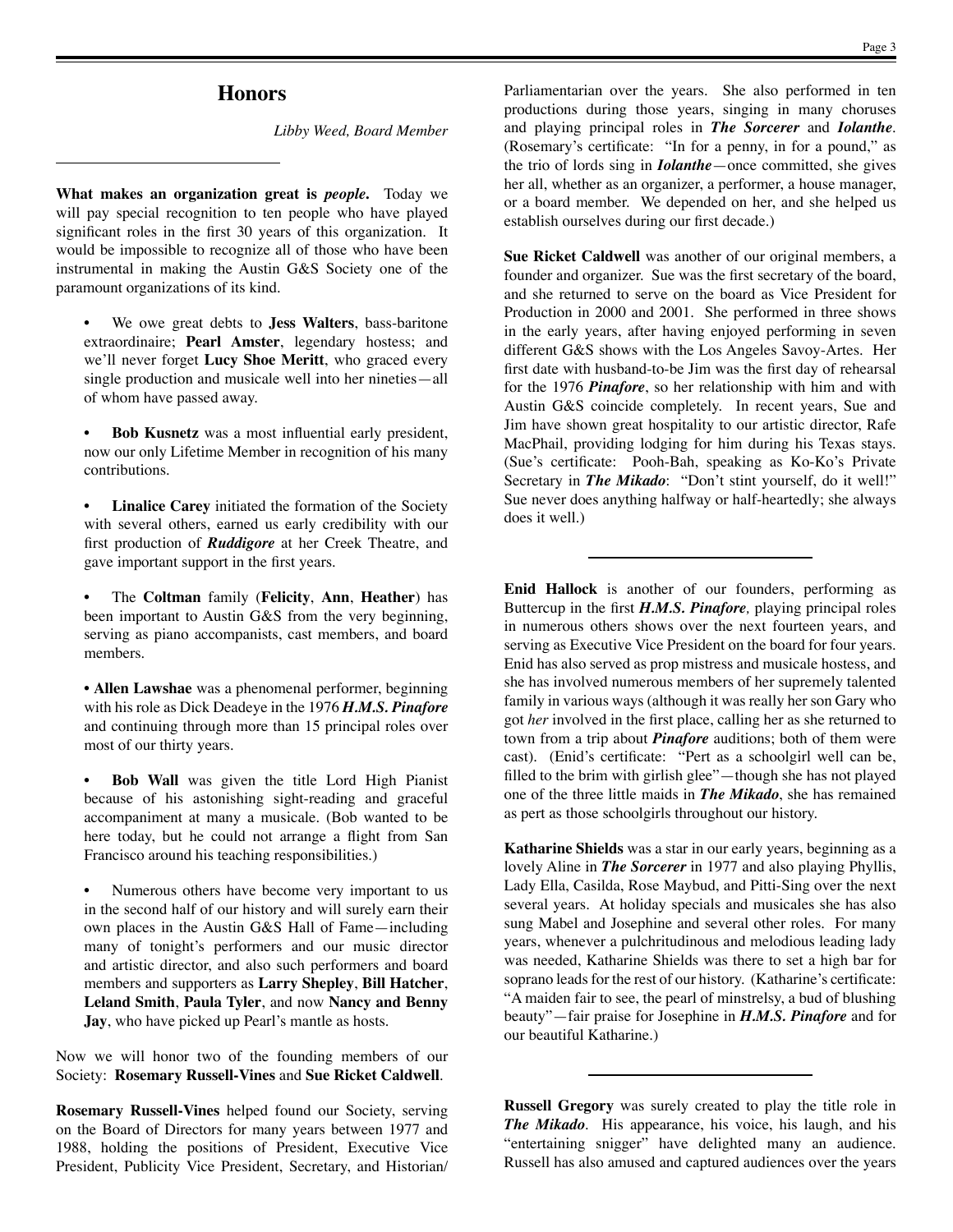with his portrayals of Dick Deadeye, the Pirate King, Don Alhambra, and Sir Joseph Porter, K.C.B., from the 1980s to the present, but the Mikado is the role he has stamped in such a profound way. He has been a featured performer in many a holiday special and musicale as well. (Russell's certificate: "Come, come, don't fret—I'm not a bit angry," one of my favorites of his lines as the Mikado.)

**Robert Mellin** has come all the way from Philadelphia to be with us today, and we are truly honored by this. Robert first joined our Society in 1988 after seeing Jess Walters in *Trial by Jury,* and he soon became a vital part of our organization. He was cast as the Notary in the 1989 *Sorcerer,* and beginning in 1992 he played many roles on the board and in our leadership, from at-large member to President and then Executive Director and Producer. Under Robert's leadership, our Society moved toward more and more professional productions with stronger and stronger production values. He insisted that we must have an orchestra, and a good one. He called forth talents and put them to use—for example, Larry Shepley preparing playbills. It was Robert who first formed a friendship with the estimable Rafe MacPhail and prevailed upon Rafe to leave his home in Virginia for a slice of the summer of 1998 to come and direct our *Mikado.* This smash success left us wishing for more and, after several more great shows, led to the appointment of Rafe as our artistic director. (Robert's certificate: "His energetic fist should be ready to resist a dictatorial word," along with a Bab drawing of a British tar, symbols of Robert's pride and spirit.)

We have had many remarkable performers in our 30-year history, but no one has played as many roles or has come to "own" as many roles as the incomparable **Frank Delvy** and **Janette Jones**.

**Frank Delvy** first performed with us in 1983, as Giorgio in *The Gondoliers.* Since that time he has performed nearly every show in the G&S repertoire, playing different principal parts in several and making some of them "his own" in a profound way. A master patter-singer, he has a gift of precise diction that combines with his rich baritone, his phenomenal memory, and his comedic skills to make him the perfect actor for the George Grossmith roles. He has played Captain Corcoran four times three of them to Janette's Buttercup—and has set a standard that will make it difficult for anyone else to assay that role in central Texas. (Frank's certificate: "I've jibe and joke and quip and crank for lowly folk and men of rank," from his moving portrayal of Jack Point in *Yeomen of the Guard*—surely true of Frank as of Jack.)

**Janette Jones** began appearing with us shortly after Frank did, and with her stirring mezzo she has masterfully played roles including bridesmaid, Cousin Hebe, Lady Angela, Mad Margaret, Katisha, the Duchess of Plaza-Toro, Ruth (the maid of all work), Phoebe, and of course Buttercup—many of these roles two or more times. She is, indeed, a maid-of-all-work, but one who performs her work with consummate artistry. Like Frank, Janette has singing, acting, and projection talents that would have thrilled Messrs. Gilbert and Sullivan. (Janette's certificate: "Things are seldom what they seem," from her haunting duet as Buttercup with the Captain in *H.M.S. Pinafore.*)

--------------------------------------------------------------

**Leonard and Reba Gillman** were not among the founders of our Society, but they had been Savoyards long before coming to Austin, and they attended the very first production of *H.M.S. Pinafore* in 1976, becoming members in 1978. Since that time, no two people have come to symbolize the wonders of Gilbert & Sullivan as much as these two have. It would be difficult for any of us to imagine our Society without them.

**Len** was present for the auditions for *Iolanthe* in 1978, where he volunteered his services as a pianist. At one point, the director looked at him and said, "You look like the Lord Chancellor; I want you to audition." And so it happened that mathematician and Juilliard-trained pianist Leonard Gillman, who thought of himself as a non-singer, played that part in the production. Len was music director for *Trial by Jury* in 1982 and *The Gondoliers* in 1983. Over the years, he entertained us often at musicales with piano numbers ranging from Tom Lehrer to Bach, Schubert, and Rachmaninoff.

**Reba** was Celia in the *Iolanthe* production where Len was the Lord Chancellor, and she continued to be in the cast of every show over the next seven years. She has served on the Board of Directors continuously for over a quarter of a century; she was secretary in 1980, president in 81-82, and secretary again from 1984 to 2009, taking the major role in creating our delightful, informative, and literate newsletter. Reba has continued on the board after others took over the secretary role, still as newsletter editor. Anyone who has attended a musicale remembers Reba with her roll, and anyone at one of our productions over the past thirty years has seen both at virtually every performance. Reba has been a fixture in the lobby, selling merchandise and signing up new members. Always believers in having strong orchestral accompaniment to our shows, in recent years the Gillmans have underwritten the Gillman Light Opera Orchestra, greatly enhancing this aspect of our performances.

The two are such an institution in the Austin G&S Society, that surely they must have earned a pair of titles. Shall it be:

Mr. and Mrs. Gilbert & Sullivan Lord and Lady Austin G&S The Duke and Duchess of Topsy-Turvydom

Regardless, we know that Sir William S. Gilbert and Sir Arthur Sullivan would have been proud of the way our own Len and Reba have carried the torch for their works here in central Texas and have been instrumental in the continuance and steady growth and development of our Society. Len's certificate: "Of beauty I'm a judge, and a good judge too," from *Trial by Jury.* Reba's certificate: "When a merry maiden marries, sorrow goes and pleasure tarries," from *The Gondoliers.* In the next two months, these lovebirds celebrate two 90<sup>th</sup> birthdays and a 68th wedding anniversary!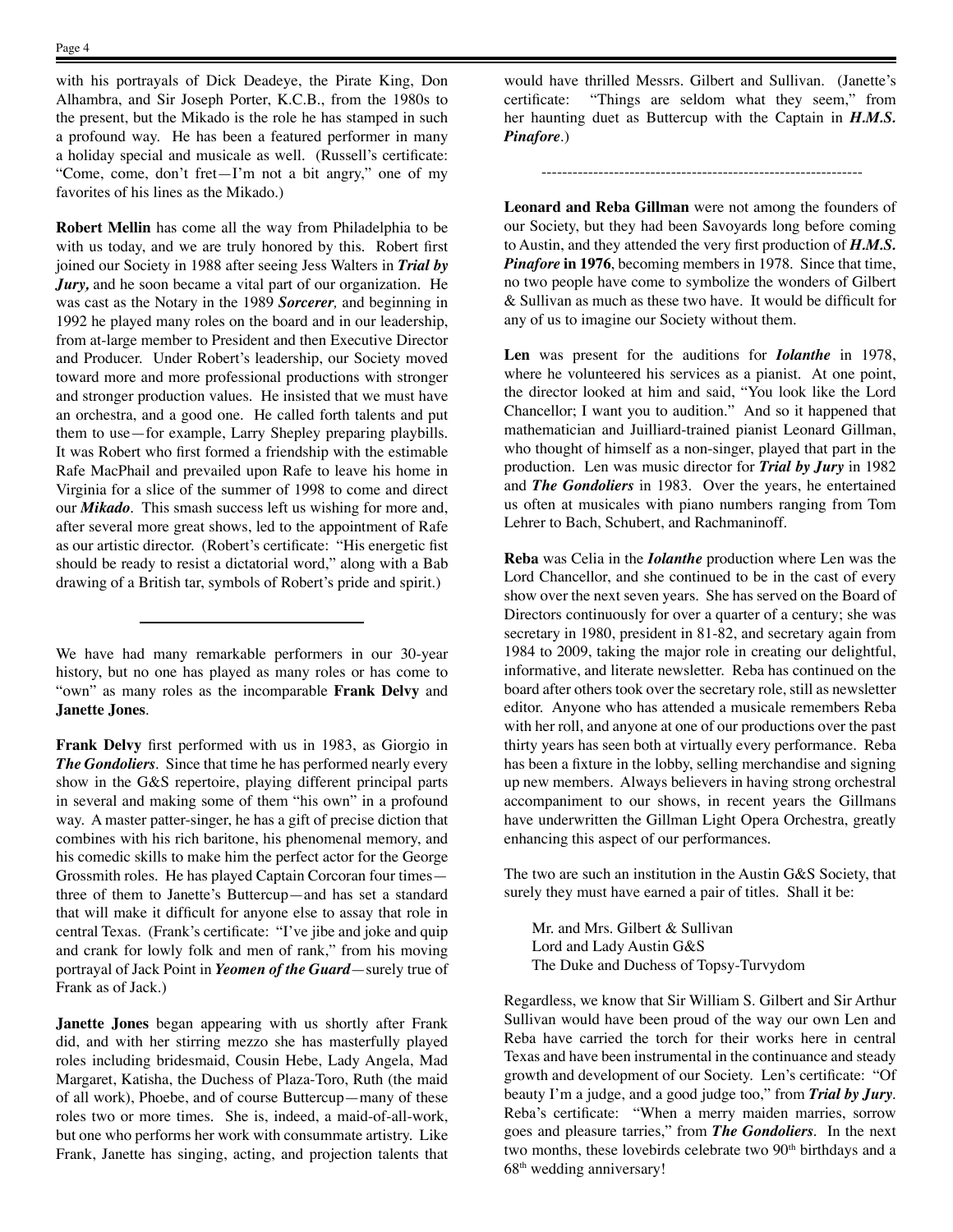# Contributors to *H.M.S. Pinafore* 2006

**Patricia Van Buren Almond • Richard & Jennifer Arndt • Ken & Emily Ashworth • Marilyn Babcock • James Black • Jim & Eleanor Cochran • Ray & Keena Cole • Peter & Felicity Coltman • Marion DeFord • Wanda Fisher & Maddie Renbarger • Loel Graber • Maudi Greenwood • Russell Gregory • Chris Hinds • James A. Hitt • Reba & Leonard Gillman • Brent & Una Jacob • Edward Kluth • Rafe & Alice MacPhail • Elaine Martens • Norman & Emilia Martin • Betty B. Morgan • P. S. Neff • James Plugge • Bee Harris Polome & Milt Weiss • Prudential Foundation Matching Gifts • Eugene & Betty Ripperger • Dorothy Rutishauser • Jane Dunn Sibley • Jean & Ed Smootz • Becky Stewart • Still Water Foundation, Inc. • Bernadette Tasher • The Voloch Family • Libby & Michael Weed • Joyce & Wayne Wilson • John Wood**

**Orchestra sponsored by Reba & Leonard Gillman**





This project is funded in part by the City of Austin through the Cultural Arts Division and by a grant from the Texas Commission on the Arts.



Sir William Schwenck Gilbert 1836 - 1911



Richard D'Oyly Carte 1844 - 1901



Sir Arthur Seymour Sullivan 1842 - 1900

## **Member of the Month**

All dues-paying members are eligible to be our "Member of the Month" (who is randomly selected). The Member of the Month is entitled to receive a CD of our 2005 *Mikado*. The Member of the Month for this month is:

## **Donald Wertz**

Congratulations! Please call our office (472-4772) to let us know where we should send your CD.

# **Relive** *H.M.S. Pinafore***!**

Nancy Jay's excellent DVD's and CD's of our 2006 production of *H.M.S. Pinafore* are available at \$20 and \$15 respectively. Please call our office 472-4772 or visit our website info@gilbertsullivan.org to order your copies.

**An outstanding Christmas Gift!**



We encourage you to join our Society. If you are a member, please check your membership renewal date on the top of the mailing label. If expired or near expiration, your membership needs to be updated! To correct your address, renew your membership, or become a member, complete this form, and mail it to us with your check, payable to "**GSSA**":

| The Gilbert & Sullivan Society of Austin<br>P.O. Box 684542<br><b>Austin, Texas 78768–4542</b>                                                                                                                                                                                                  | Phone: 472-4772 (472-GSSA)                                                                                                                   | Name & Address (if different from label):                                                                              |
|-------------------------------------------------------------------------------------------------------------------------------------------------------------------------------------------------------------------------------------------------------------------------------------------------|----------------------------------------------------------------------------------------------------------------------------------------------|------------------------------------------------------------------------------------------------------------------------|
| Please check a membership category.<br>Individual $(\$20-\$29)$<br>Family/Group (\$30-\$49)<br><b>Patron</b> (\$50–\$99)<br><b>Grand Duke or Duchess (\$100-\$249)</b><br>Major General (\$250-\$499)<br>Pooh-Bah (\$500-\$999)<br><b>Pirate King (\$1000-\$2499)</b><br>Savoyard (\$2500 & up) | We are proud to list our mem-<br>bers in our programs, but if you<br>would prefer NOT to be listed<br>in our programs, please check<br>here: | E-mail address:<br>Employer:<br>Does your company match donations?<br>$\Box$ I'd like to volunteer. I'm interested in: |